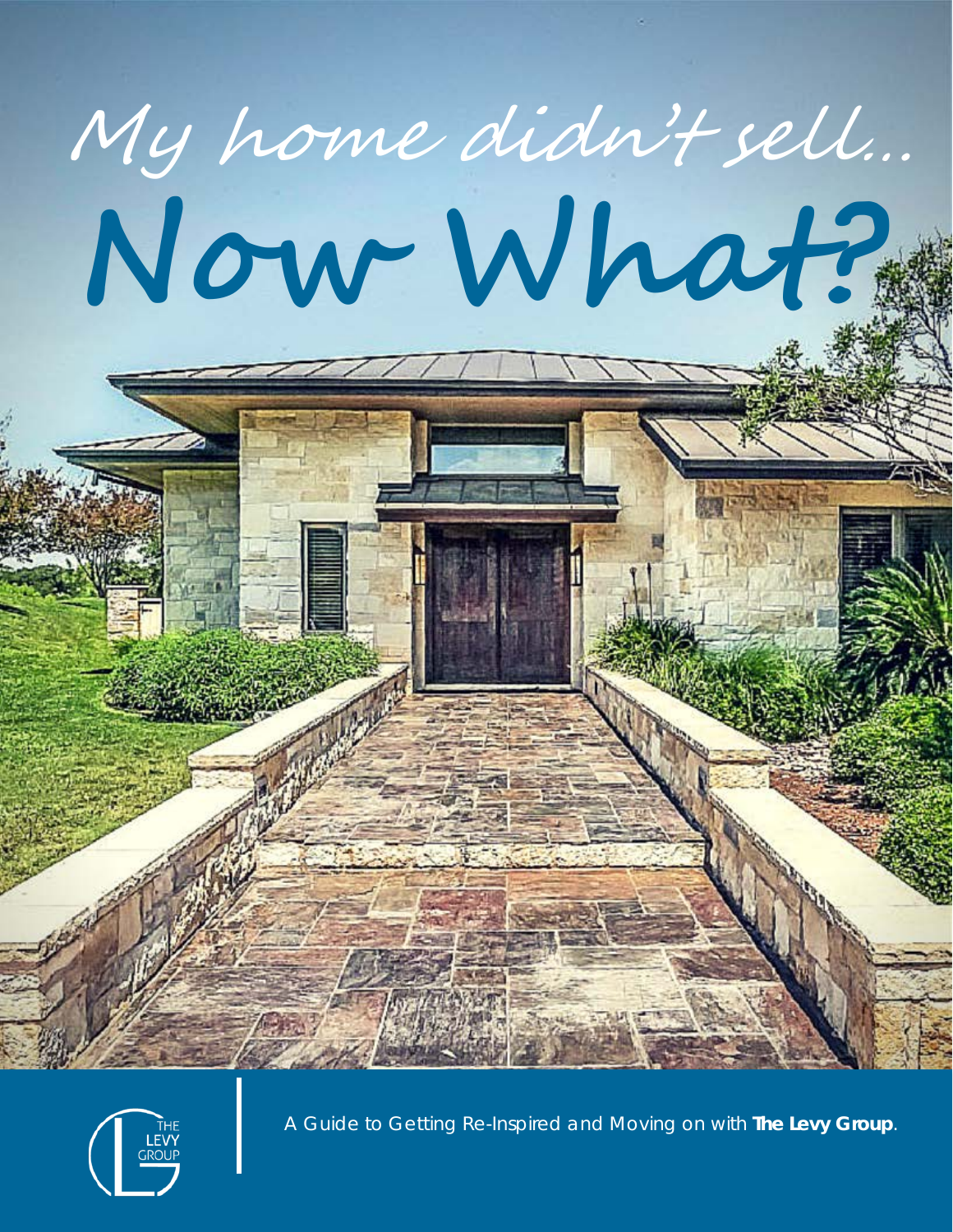## Do Any of These EMPTY PROMISES SOUND FAMIL

Since your home expired off the market, you've probably gotten innumerable calls from real estate agents all making the same empty promises:



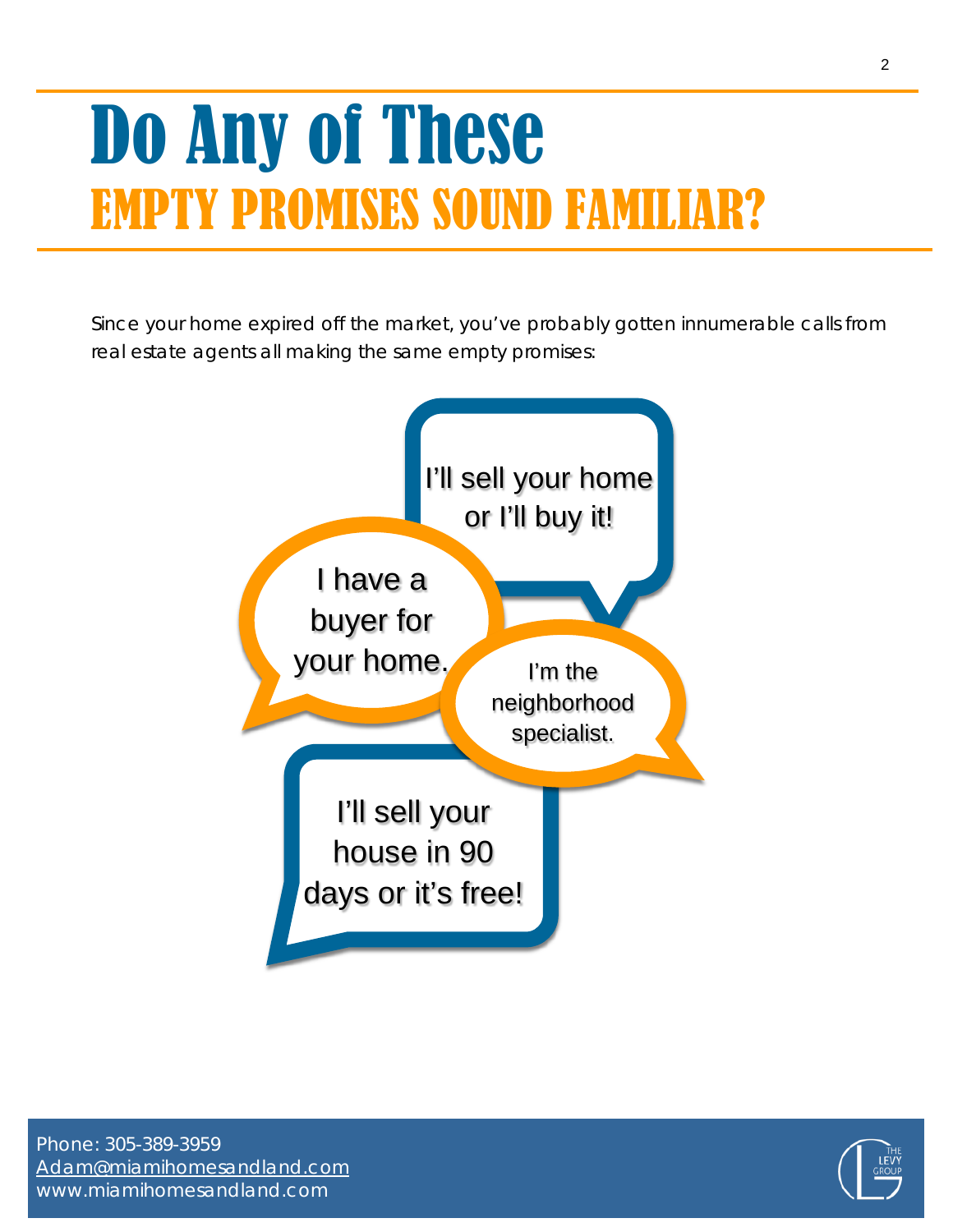### The Only Result THAT MATTERS IS SOLD!

The Levy Group knows that a promise is only as good as the end result. And the only result that ultimately matters is that your home gets sold — and sold for the right amount.



When things don't go as planned in the sale of a home, it can be easy for a seller to give up on the excitement to move that they once had. You may even be sitting there reading this thinking that it's best to throw the towel in and give up on the dream of selling, or to wait for an extended period *"when the market is better,"* or to question whether or not to even work with a real estate agent. We helped a family that went through a similar decision process when their house didn't sell.

Chuck, his wife Angela, and their two young children desired to move back to California. It's where they were originally from, and

Chuck's elderly parents' health was beginning to weaken, so they wanted to be closer to family.

Sadly, when they listed their home in Palmetto Bay, things didn't exactly go as planned. They had previously listed with not one, but TWO agents who both over-promised and under-delivered. It became clear to Chuck and Angela that most of the promises they were given were simply gimmicks to get them to list their house. And finally, after several months with lackluster activity, the listing expired off of the market.

*"It was one of the most frustrating experiences our family ever experienced. With the hectic schedules of* two young children, coupled with our own schedules and having to clean the house for days and weeks *only to have it not sell twice, we were discouraged to say the least,"* Chuck told The Levy Group when they met.

We listed the house and went to work right away, employing pro-active marketing techniques to attract agents and buyers to the house. *"I really felt charged with the responsibility to help them get back to* California to be near their family. I was not going to be the third agent to fail," Adam recounted. It was all worth it, for **in just 22 days**, a buyer made an offer on the house.

Less than a month later, the house sold at 99.3% to list price and they were on their way to California... finally.

*"The Levy Group came in, as if it were divinely ordered, and saved our family,"* said Angela to the closing officer at the closing table.

If there was a chance to re-ignite the initial excitement you had to sell AND get you moved on, wouldn't it at least be worth investigating? Isn't it time a real estate professional prioritized YOU and your family's goals, in lieu of handing out empty promises?

It's our pleasure to help. And you never know... after you meet with us, you might actually be fielding calls from moving companies, and not more real estate agents!

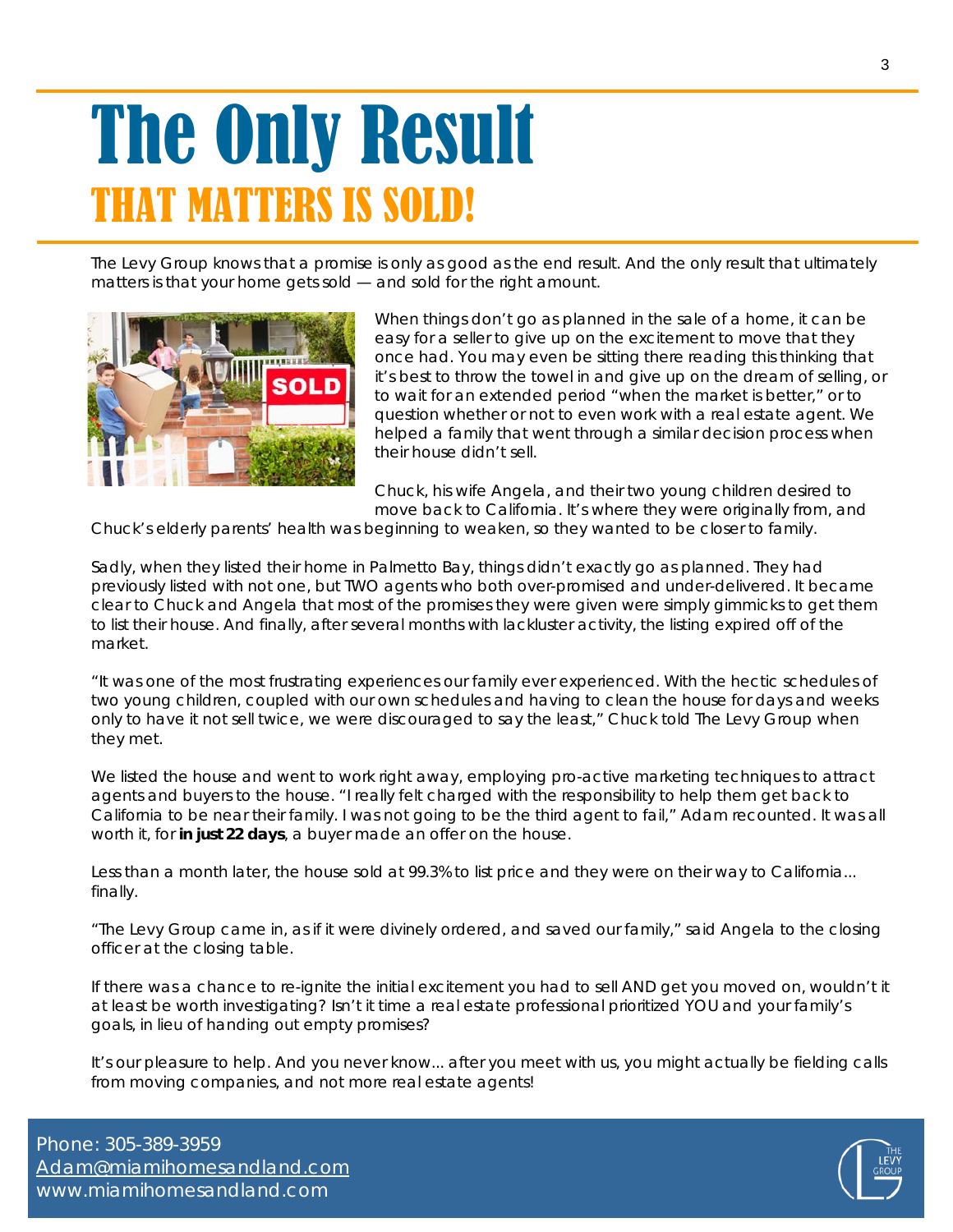### Testimonials About THE LEVY GROUP

"Selling the home I lived in with my husband for 34 years was an emotional experience. My decision to move from a private residence to a condo left me somewhat unsettled. Wendy & Adam Levy of The Levy Group stepped in and gently guided me through the uncharted waters. Their professional and personal attention gave me the confidence that I had a strong knowledgeable team on my side. Friends found it hard to believe it when I told them I never experienced even the slightest bump with either the sale of my home or the purchase of my lovely condo. What started to be an uncertain journey smoothly transitioned to new beginnings for my life. I will forever be thankful that I chose to work with The Levy Group for this life changing endeavor." Arlene Khan

"Adam Levy has been my realtor for the past 10 years. We recently just closed on our third home with The Levy Group. His dedication, tenacity, and persistence allowed us to move into our new home and get a deal that we could not pass up. He is extremely knowledgeable and best of all he knew exactly what we were looking for despite it taking a good solid 2 years he found what we were looking for and made the deal work. I could not have done this without him and the fact that he listened to what we were looking for and was patient to find it is what makes him stand out. Once again, Adam thank you for all that you continue to do for me and my family." Erik Sherman

"Adam Levy has represented us in selling and purchasing three residential properties. We are impressed by his thorough knowledge of the real estate market, his expertise in building and construction, as well as insight into Miami-Dade County's unique housing & building code situation. Adam gave us high quality representation; he is honest, works hard, was always on time and updated us frequently on the status of our negotiations. Adam advised us well and negotiated the best outcome for us. And, he's also just a really nice, down-to-earth guy. I wholeheartedly recommend Adam Levy and the Levy Group for any real estate transactions." Melanie Trexler

"As a real estate attorney, I understand the importance of having a stellar real estate agent assist my clients throughout the process of buying or selling a property. I have used Adam personally as my real estate agent and many of my clients have also used his services based on my recommendations. All of my clients who Adam assisted as their real estate agent were extremely pleased with his professionalism and the results he was able to obtain." Mark Weinberg

"As you know deciding on a real estate agent is a difficult process. From the beginning your professional approach and personal touch made that process easier. We specifically liked the literature about staging the house and getting it ready for sale. It was also helpful to have a complete marketing analysis and recommendations to help us decide on an appropriate asking price. You went out of your way to show the house when we were on vacation and coordinate taking the dogs for a walk when someone stopped by. I did not think we would ever get through it. The recommendations that you had for minor repairs and resources that we could use really helped to shorten the preparation time. I would also like to mention that your help with trying to get the roof repairs done, prior to closing, went above and beyond the usual expectations of a Realtor. Neil Campbell

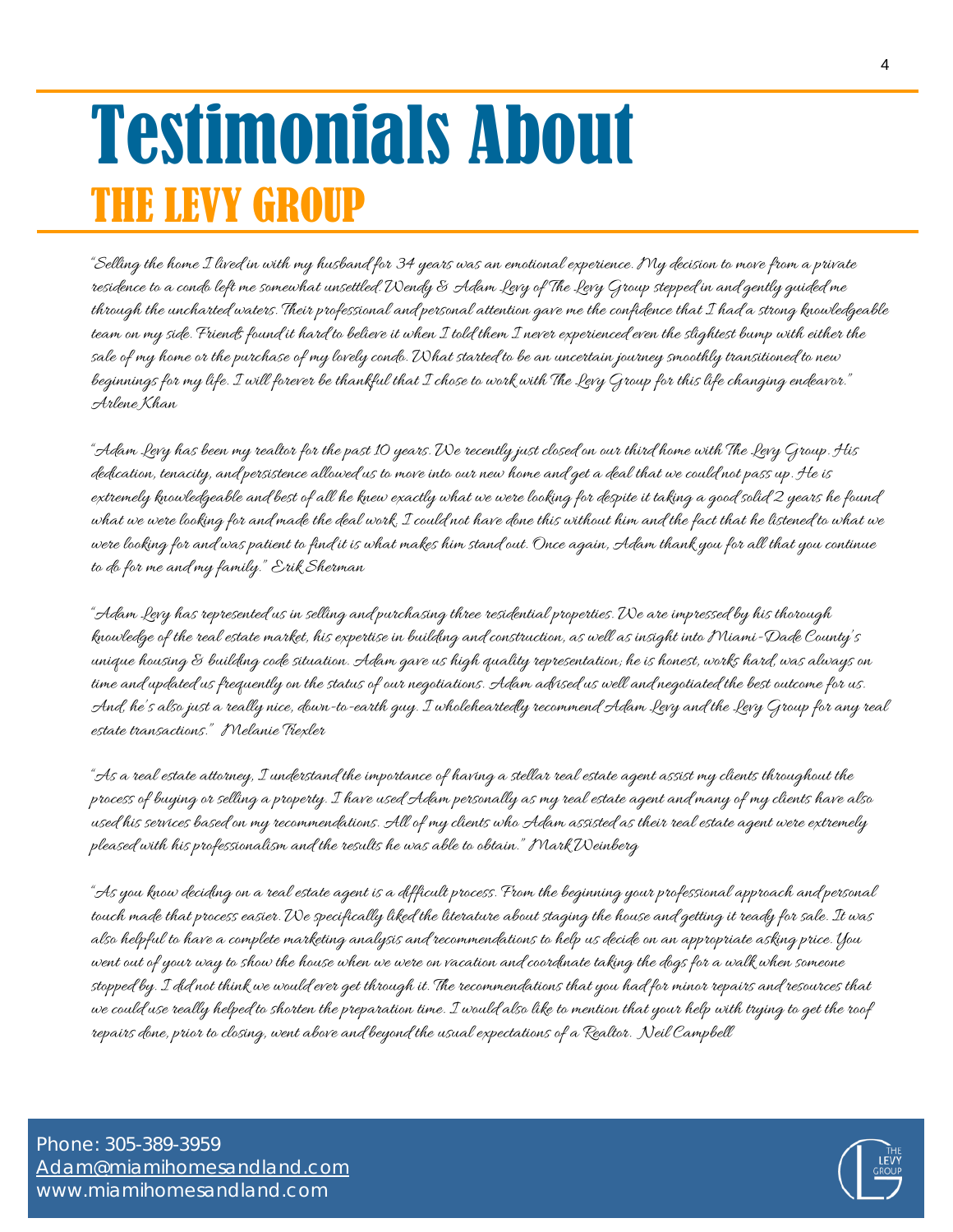### Even More Good Things About THE LEVY GROUP

Before you hire us to sell your property, ask some of our clients about their experience with The Levy Group.

#### **Gloria Anderton**

305.439.9035

#### **Mike Perry**

305.562.8832

#### **John Yeager**

786.286.8061

#### **Tim Sanders**

305.670.4835

#### **Erik Sherman**

786.423.2800

#### **Robert Lee**

786.252.1424

#### **Eliza & Jeff Oberg**

305.733.4004

#### **Bill Brady**

786.252.7262

#### **Amy Skoke**

954.609.4017

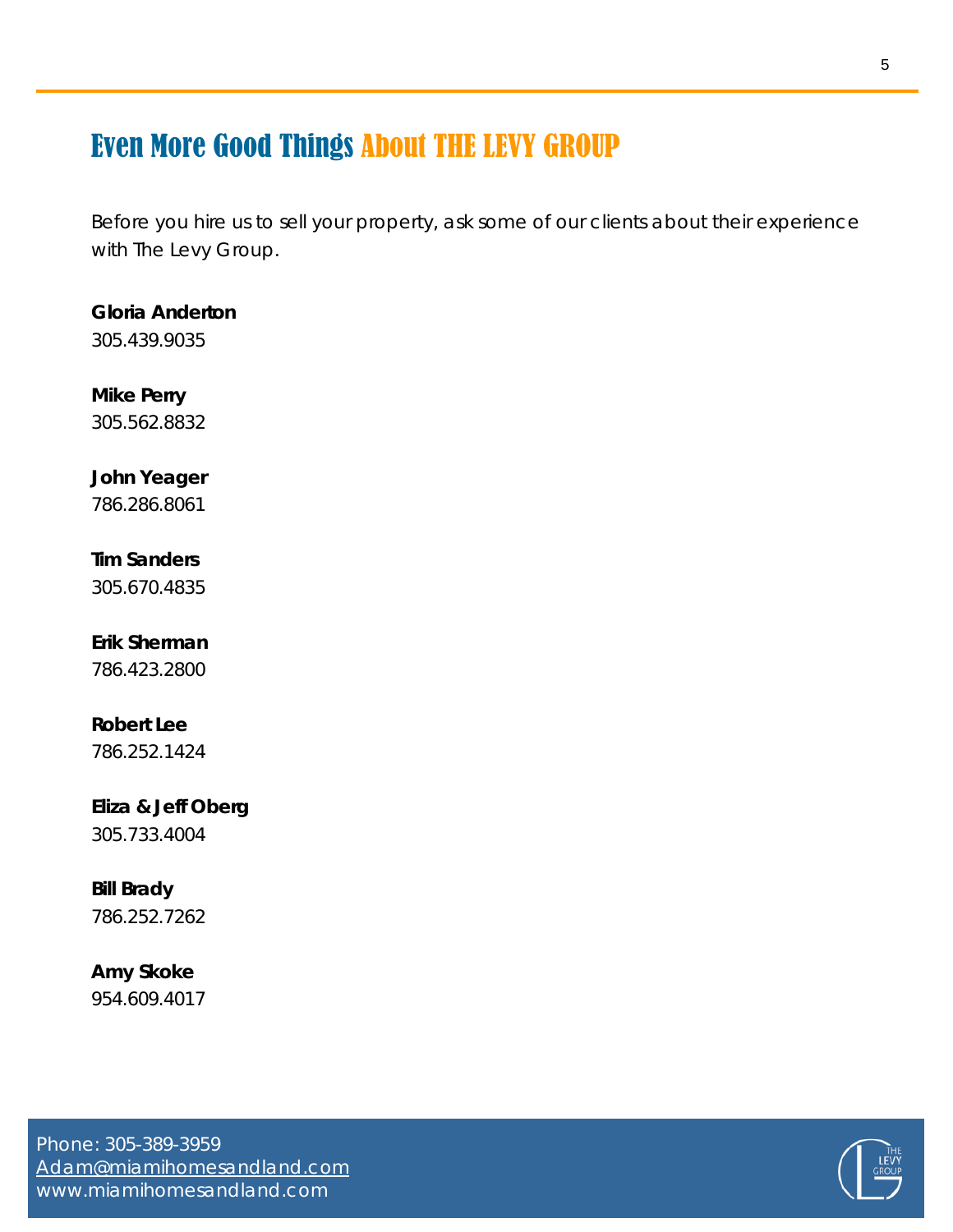### Until the House Sells THE REST IS JUST LIP SERVICE

Here are just some of The Levy Group's sales. For the most up-to-date information on our statistics, please just give us a call at our office.

| <b>Homes Sold</b>       | <b>Sale Price</b> | <b>Homes Sold</b>           | <b>Sale Price</b> | Continued              | <b>Sale Price</b> |
|-------------------------|-------------------|-----------------------------|-------------------|------------------------|-------------------|
| 6784 SW 97 St           | \$925,000         | 12235 SW 143 Ln             | \$261,000         | 9321 SW 103 St         | \$850,000         |
| 7355 SW 89 St #703n     | \$240,000         | 4353 SW 146 Ave             | \$220,000         | 13705 SW 104 Ct        | \$462,500         |
| 19510 Bel Aire Dr       | \$360,000         | 4353 SW 146 Ave             | \$220,000         | 18702 SW 91 Ave        | \$355,000         |
| 7200 SW 105 Ter         | \$860,000         | 5982 Paradise Point Dr      | \$650,000         | 14040 SW 83 Ct         | \$712,500         |
| 8701 SW 174 St          | \$369,500         | 7380 SW 166 ST              | \$525,000         | 3001 N Bay Rd          | \$1,237,500       |
| 8415 SW 107 Ave #341w   | \$99,000          | 15205 SW 80 Ave             | \$785,000         | 5942 SW 135 Ter        | \$965,000         |
| 8460 SW 172 St          | \$430,000         | 16921 SW 79 Ct              | \$630,000         | 13681 SW 84 Ct         | \$890,000         |
| 15025 SW 82 Ave         | \$460,000         | 15400 SW 81 Ave             | \$545,000         | 8301 SW 150 Dr         | \$590,000         |
| 13505 SW 72 Ave         | \$1,215,000       | 7301 SW 136 St              | \$520,000         | 7480 SW 117 St         | \$640,000         |
| 6500 SW 133 Dr          | \$825,000         | 6000 Paradise Point Dr      | \$850,000         | 9501 SW 70 Ave         | \$1,120,000       |
| 12001 SW 73 Ave         | \$699,000         | 2000 S Bayshore Dr #49      | \$1,384,000       | 7540 SW 115 St         | \$930,000         |
| 6114 Paradise Point Dr  | \$1,100,000       | 7300 SW 148 St              | \$1,050,000       | 8265 SW 145 St         | \$587,500         |
| 14585 SW 85 Av          | \$574,900         | 8745 SW 176 Ter             | \$450,000         | 8574 SW 115 Ct         | \$319,000         |
| 9335 SW 72 Av           | \$923,440         | 7455 SW 122 St              | \$2,075,000       | 15600 SW 76 Ave        | \$555,000         |
| 6227 Paradise Point Dr  | \$780,000         | 18653 SW 93 Ct              | \$241,000         | 14722 SW 82 Ct         | \$540,000         |
| 8464 SW 181 Ter         | \$423,500         | 60 Edgewater DR #12A        | \$3,350,000       | 8305 SW 162 St         | \$565,000         |
| 16085 SW 84 PI seller   | \$625,000         | 1407 Coolidge St            | \$350,000         | 8305 SW 169 Ter        | \$449,000         |
| 16085 SW 84 PI Buyer    | \$625,000         | 615 Jeronimo                | \$577,500         | 375 SW 32 Rd           | \$412,500         |
| 9002 SW 78 Place        | \$449,000         | 1020 SW 65 Ave #1030 Seller | \$297,000         | 15225 SW 80 Ave        | \$895,999         |
| 8705 SW 176 St          | \$460,000         | 1020 SW 65 Ave #1030 Buyer  | \$297,000         | 8763 SW 61 PI          | \$1,540,000       |
| 6440 SW 69 Ave Seller   | \$760,000         | 850 Wren Ave                | \$337,000         | 16800 SW 84 Ave        | \$400,000         |
| 6440 SW 69 Ave Buyer    | \$760,000         | 8170 SW 142 Ter             | \$438,706         | 8124 SW 186 Ave        | \$462,000         |
| 16642 SW 78 Ct          | \$775,000         | 9551 SW 124 Ter             | \$1,015,000       | 1755 SW 10 St          | \$680,000         |
| 14701 SW 82 Ave         | \$539,000         | 7780 SW 142 ST              | \$492,000         | 6901 Edgewater Dr #329 | \$732,000         |
| 16670 SW 78 Place       | \$900,000         | 9200 SW 192 Dr              | \$182,000         | 7438 SW 189 Ter        | \$505,000         |
| 6022 Paradise Point Dr. | \$1,197,500       | 9386 SW 77 St               | \$375,000         | 8442 SW 163 Ter        | \$835,000         |
| 7820 SW 161 St          | \$613,525         | 8740 SW 155 Ter             | \$810,000         | 6490 SW 122 St         | \$1,950,000       |
| 6700 SW 122 Dr. Seller  | \$835,000         | 7533 SW 188 Ter             | \$585,000         | 7351 SW 146 Ter        | \$760,000         |
| 6700 SW 122 Dr. Buyer   | \$835,000         | 13000 SW 92 Ave B306        | \$130,000         | 12420 SW 69 Ave        | \$625,000         |
| 8525 SW 144 St          | \$450,000         | 8435 SW 148 Dr              | \$555,000         | 7530 SW 163 St         | \$649,200         |
| 6755 SW 99 Ter          | 1950000           | 20946 SW 133 Ct             | \$441,309         | 14700 SW 77 Ct         | \$1,090,000       |

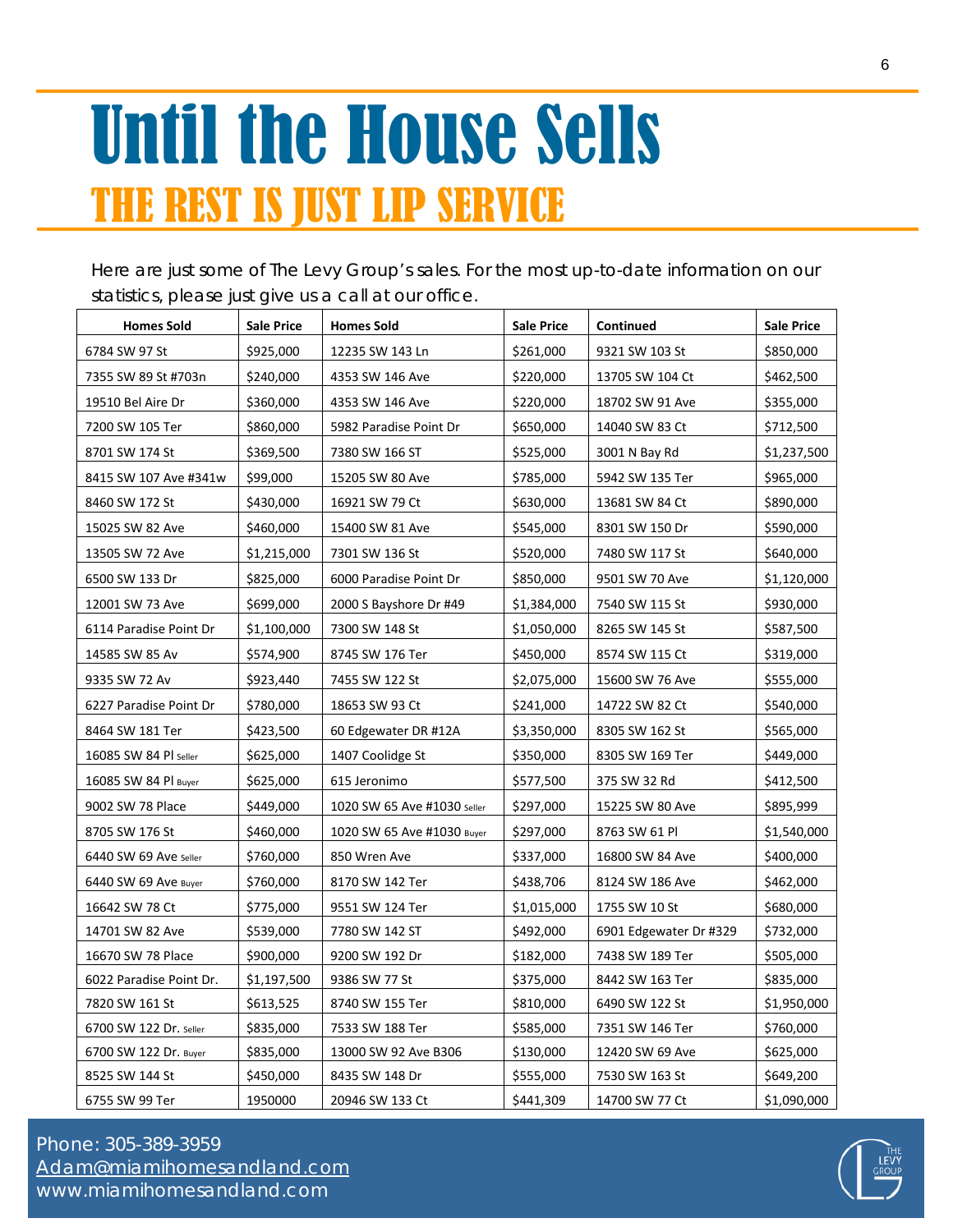### It's Time for A NEW APPROACH

Gone are the days when an agent could just put up a listing in the Multiple Listing Service and sit back and wait for another agent to sell the house for them. And if all it took to sell a house was simply putting it in the MLS, wouldn't everyone be selling their homes themselves? And by now, don't you owe yourself more than the status quo?

It's time for a new agent, new marketing, new buyers, and most of all... new possibilities. Ultimately, our goal is to **sell your property** for the **most money possible**, and in the process re-connect you with the excitement you originally felt upon first listing. And here are some of the ways we achieve this:



- **• Pre-MLS Marketing -** Before we officially list your property for sale in the Multiple Listing Service, we'll begin a targeted pre-Multiple Listing Service campaign catered to specifically garner interest and traffic to your property prior to it even hitting the market. Pre-market exposure includes property placement in our blog for Search Engine Optimization, listing on our Twitter page, a coming soon yard sign, and pro-active and direct agent-to-agent marketing.
- **• Professional Photography -** Over 90% of buyers begin their home searches online, so first impressions matter. This is why our company takes the expense of hiring a professional photographer for every one of our listings, ensuring we show your property in the best light from the very beginning.

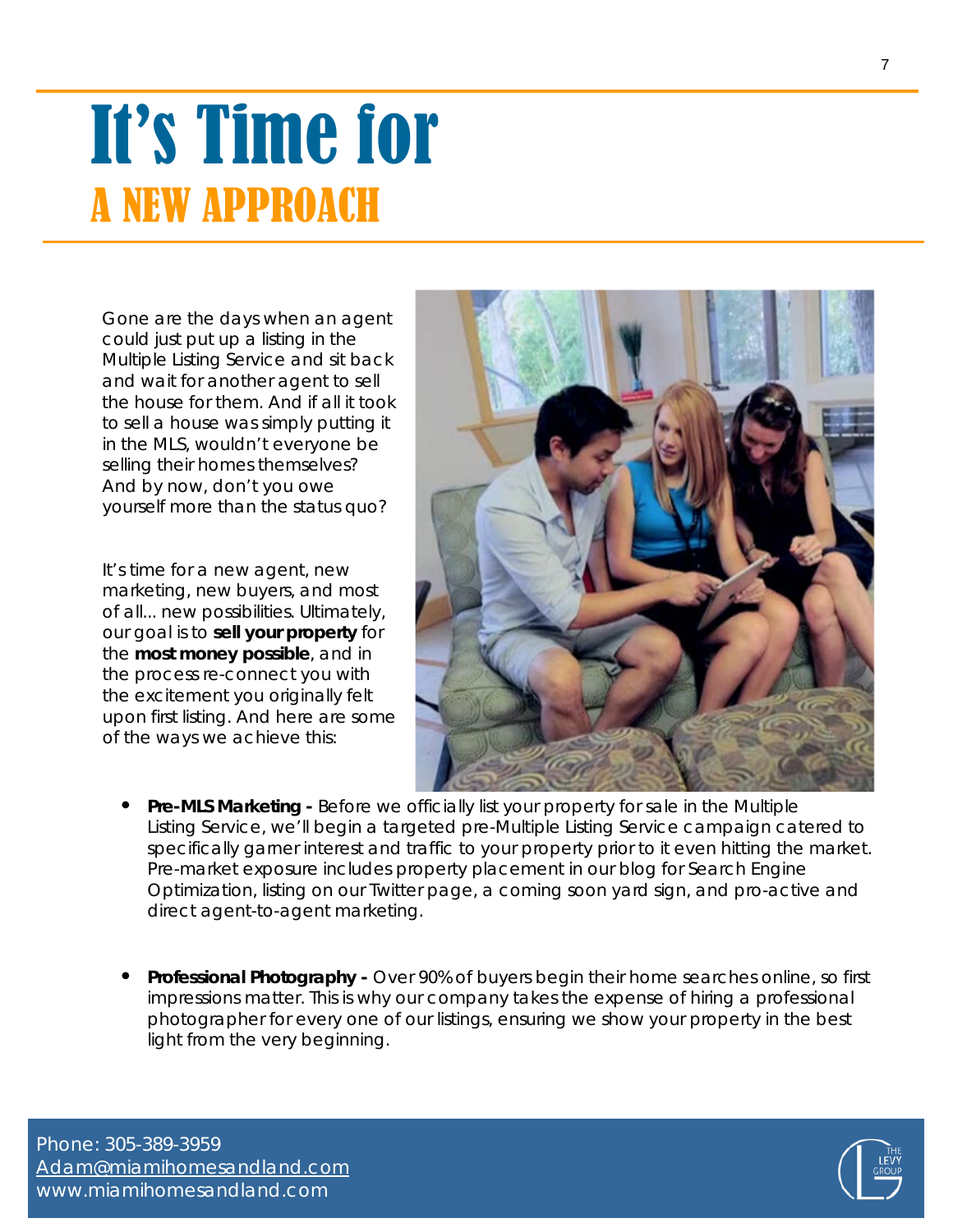#### It's Time for A New Approach (continued from previous page)

- **• Premium Online Placement** Coldwell Banker® dedicates unsurpassed resources to developing powerful online partnerships and international alliances. With an incredible marketing reach, your home will be showcased to 16 million buyers every day on 725+ high-traffic websites, plus Google™ search in Canada, U.K., Germany and Latin America. All FloridaMoves.com properties are translated through Proxio into 19 different languages, allowing nearly 503,000 international visitors from 225 countries to view your home in their own language. Get the distinctive marketing edge you need with Coldwell Banker's extensive global reach and strong alliances, unparalleled by any other brokerage.
- **• Staging –** The feedback buyers often give to homes that don't sell, is that they couldn't envision themselves living in it given the current owner's choice of furnishings and any clutter or imperfections. According to US Housing and Urban Development, a staged home will sell, on average, 17% higher than a home that is not staged. The National Association of REALTORS® states that the average staging investment is between 1 and 3% of the home's asking price and generates a return of 8 to 10%.
- **• Dedicated Social Media Promotion -** We have a full-time employee dedicated to the online promotion and social media marketing of your property. The role of our Social Marketing Director is to make sure that we've left no stone unturned in the internet marketing of your property.
- **• 5-Star Response Time to Buyer Leads -** Timing is everything. When an online home buyer shows interest in your property, I am able to respond with speed and professionalism through InTouch, a proprietary rapid response system that uses breakthrough technology. In a matter of seconds, potential buyer inquiries will go directly to my cell phone and email for an immediate response. It is my guarantee that I will respond to buyer inquiries within 15 minutes — now, that's service.
- **• Pro-Active Telephone Marketing -** Fewer and fewer real estate agents are becoming skilled at the art of pro-active prospecting. A dirty little secret is that most agents fear rejection and that keeps them from picking up the phone and prospecting for their sellers. Agents like this rely on other agents working through the MLS to sell their listings for them. The Levy Group agents work toward the rank of Master Salesperson and receive constant coaching that helps them and do more. From phone calling, door knocking and our call capture system that utilizes texting. We don't just sit back and passively wait for buyers for your listing to come to us, **we fearlessly and pro-actively go find them.**

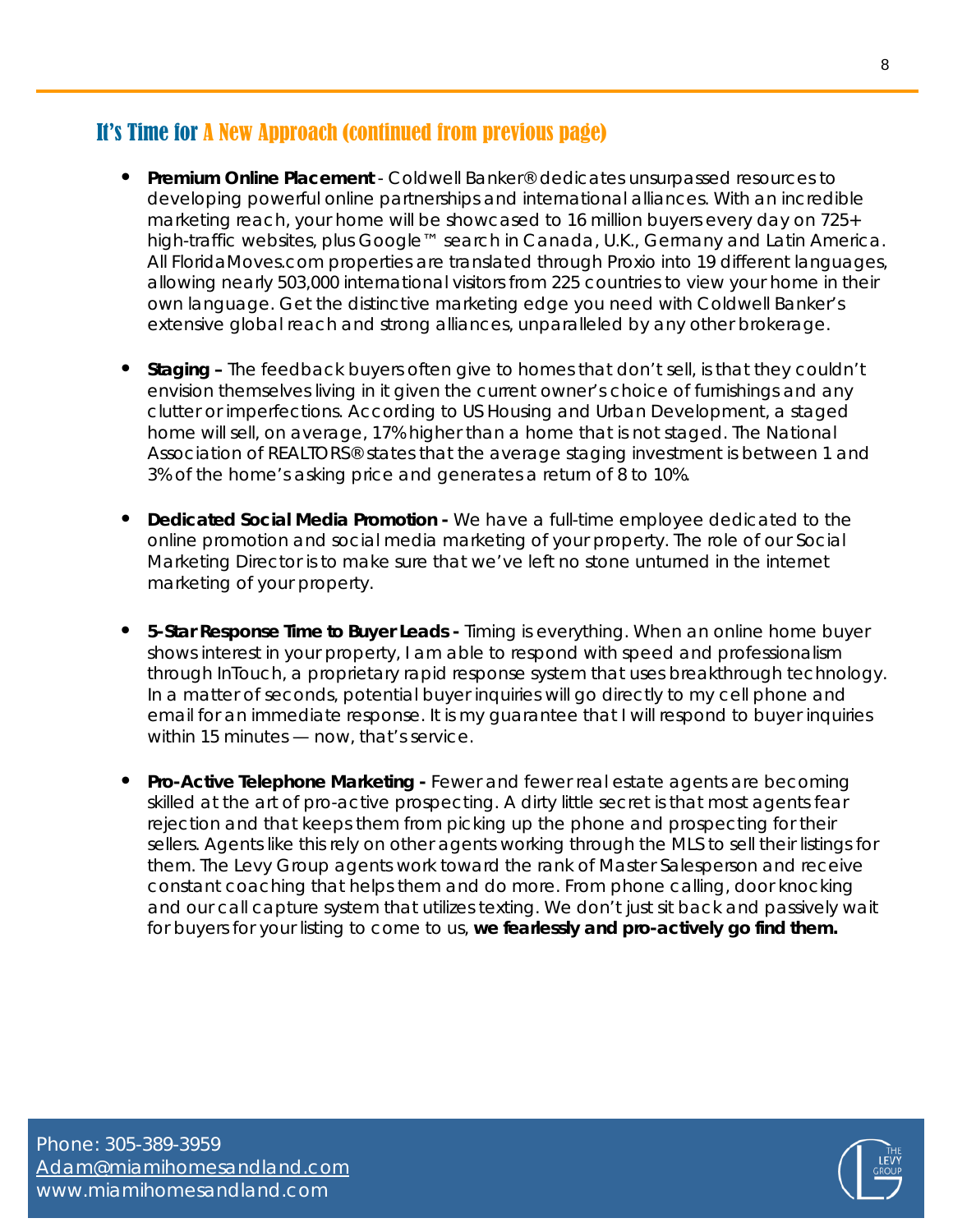### Why Should You Hire The Levy Group

■ Over 75 years combined experience in your neighborhood

**MORE** Expertise (Wendy <sup>37</sup> Yrs, Adam <sup>21</sup> Yrs, Jennifer <sup>18</sup> Yrs, Maria <sup>34</sup> Yrs, Evelyn <sup>4</sup> Yrs / <sup>8</sup> Yrs in Marketing and Jodie <sup>34</sup> Yrs)

- 6 Person Group
- **SIX** for the price of one, no extra costs. (Never miss any coverage)
- Award winning company in sales for Miami-Dade County, statewide & internationally

**MORE** Brand recognition (Coldwell Banker 109 Years Old)

- Award Winning Coldwell Banker office in Miami-Dade County 13 years in a row **MORE** Advertisement and more exposure
- 100% of our homes that go under contract, close!
- **MORE** Stability
- Tri-Lingual Staff
- **MORE** Service to more buyers (Spanish, French & English)
- Full-time Marketing Specialist on board
- **MORE** Attention & exposure
- Master Brokers Forum 2 Members Top 250 Agents in Miami Dade County
- **MORE** Networking = more relationship with top realtors
- Certified Relocation Specialist serving: CENDANT MOBILITY, USAA, SIRVA, WEICHERT **MORE** Buyers